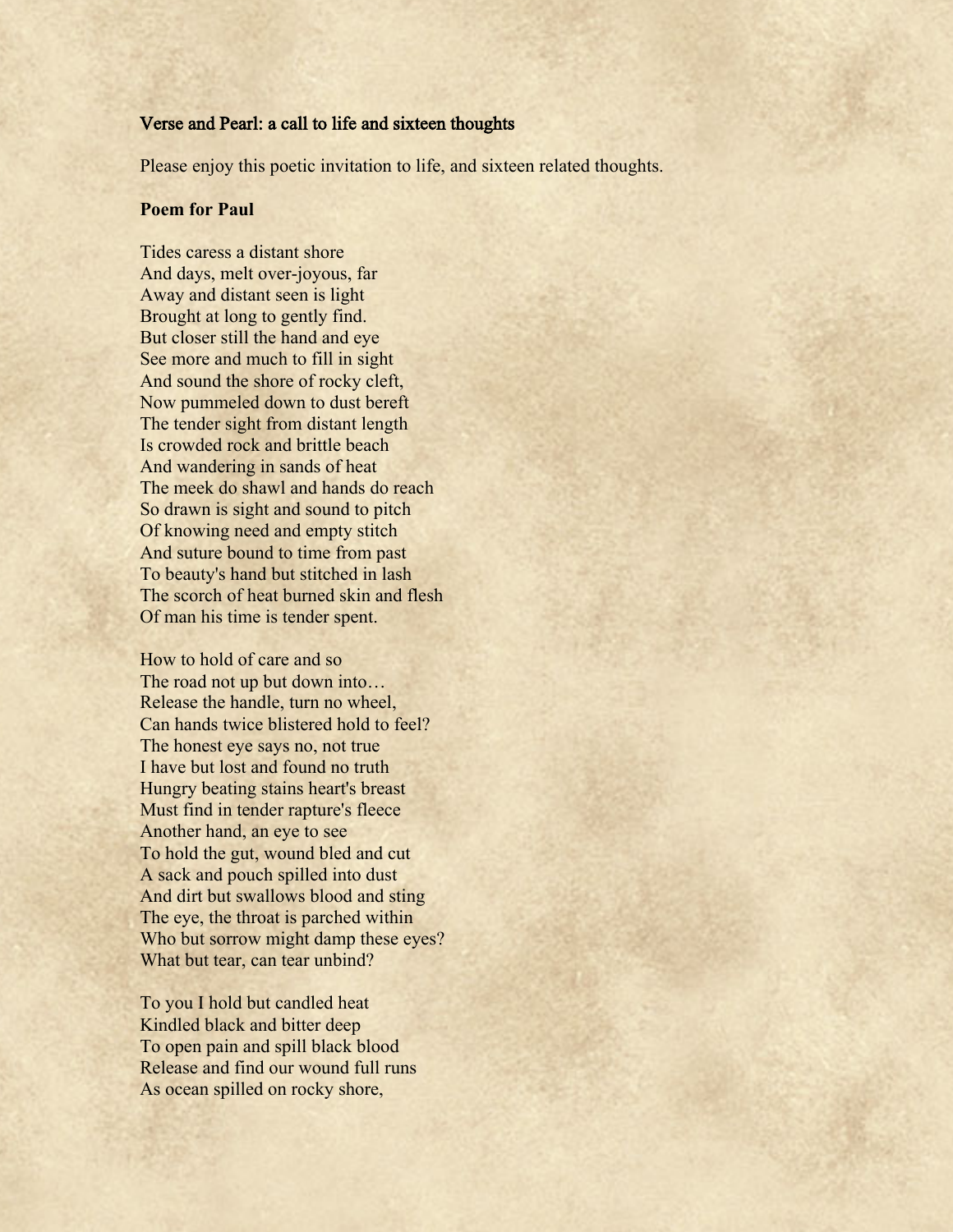Tears glaze shadows held afar Running water bringing tide The shore but close in light cast right Pain is anchor, buoy, light I will show you…here is sight:

An eagle tucks its wings and finds the earth Its sight set firm beneath Crashing through layers of tangled heat and wind, Spitting headlong toward annihilation An arrow of death and purity Unthinking and sure Snatching blood and flesh from the skin of the earth Proud and unthinking, Rising upward as light and death, as life and the feast which is won.

Warm and gracious is the noon which spills From the unthinking arch Slow as honey might become light Teasing its shades from the heart of heat and white Now unshattered Poured up from the eye as golden broth and thick light A new sun and noon find the day unfurled, unthinking New and wise …alone, waiting and perfect…

As silence.

Snow collects as delicate diamond flakes descend Her coat soon covered in sparkling moonlight How perfect is the sight The wolf shrouded in cold's delicate fingers Sleeping, freezing, … quietly ... suffering Awake! The shudder before all beautiful deaths Spitting frost and glittering chips of ice ...into the moonlit dark Dancing and falling is death, A beautiful ghost descends as a prismed cloud.

Soundless is the fact A whisper's breath heard, A leaf descends and is nestled into the grasses Can you hear this, so fragile is her soul Alone and at one with her, No man is near, No woman has known,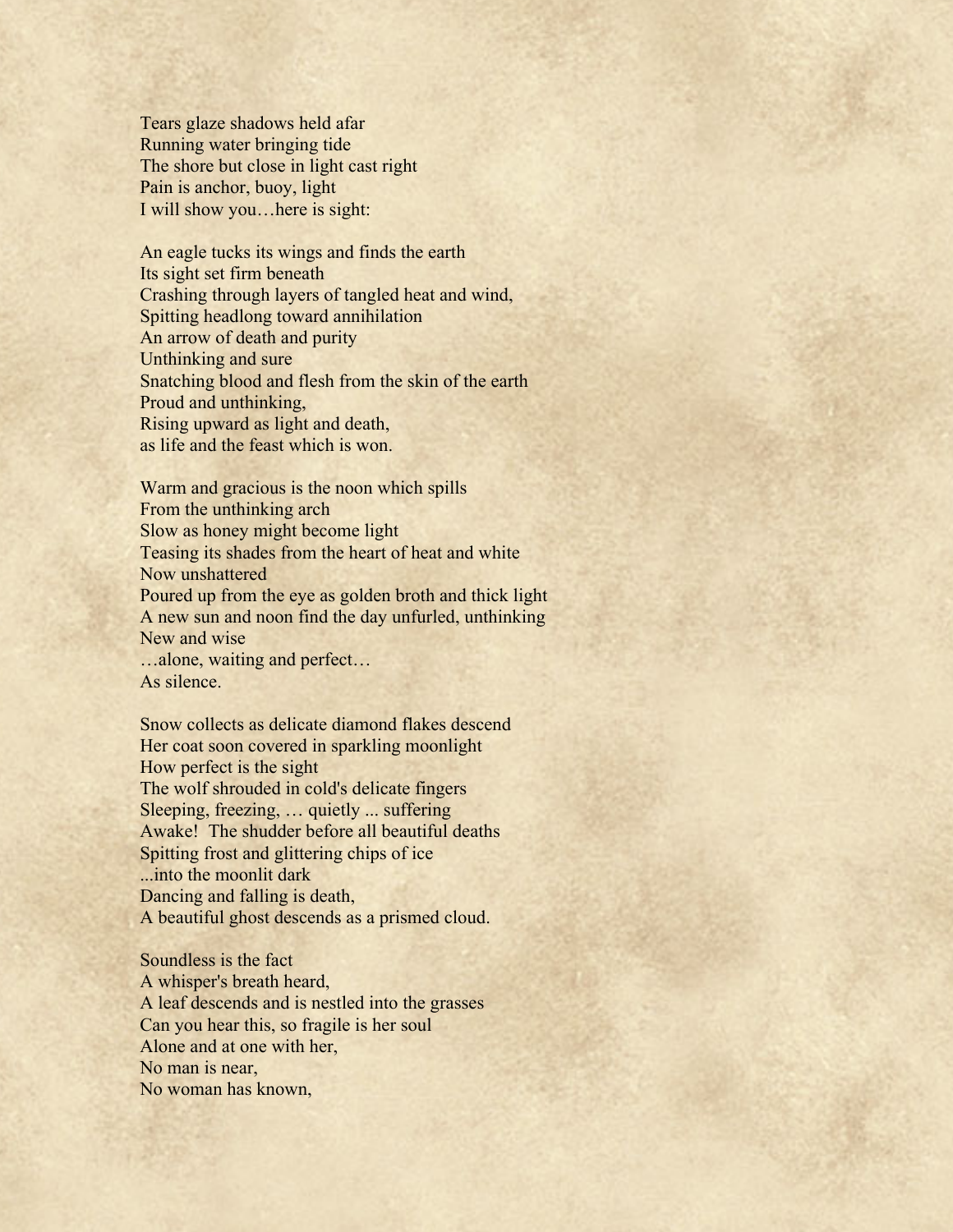The perfect splendor The most fragile peace …new, perfect and delicate, is its unfolding.

Black tar and asphalt, can not consume light, Mirage spilling upward, dissipating and vanishing …once alive as shimmering light Unchained over heat Dancing before all endings…shimmering and rude Unafraid and vanishing, spilling upward… Brash and singing, silver and shouting, Dancing… and vanishing: as life.

1. Of Morality?––Oh how fair is life, pure and graced with ivory petals of lily, wet in spilled light as milk poured over fruit, ripe and pure, sultry and innocent is she…fair as we might reach to dream her.

2. Now that I have noticed, is the universe no longer innocent of itself? Have I made the universe self-aware…am I to blame?

3. Have the philosopher's thoughts enhanced or degraded the world to have noticed? Are innocence and knowledge always blood enemies?

4. The universe is unblinking––it is in *self-*acceptance that knowledge becomes laughter, a child both innocent and wise.

5. The philosopher understands that the nature of the universe is *indeed* his very most personal business…his very most important piece of subjective understanding.

6. A philosopher who is not a creator is only a separator, an observer––one of the drowning.

7. We slip through our lives, shadows swept between earth and the waves of an unknown tide, we dream ourselves real, pressing through and past our moments, a shadow cast of dreamlight, slipping between our imaginings, too long convinced of their reality to enjoy, or create another.

8. We are an obscenity to the past, or an obeisance.

9. Let us step away from the myth long enough to notice the storyteller's voice is our own––the dream an awakening.